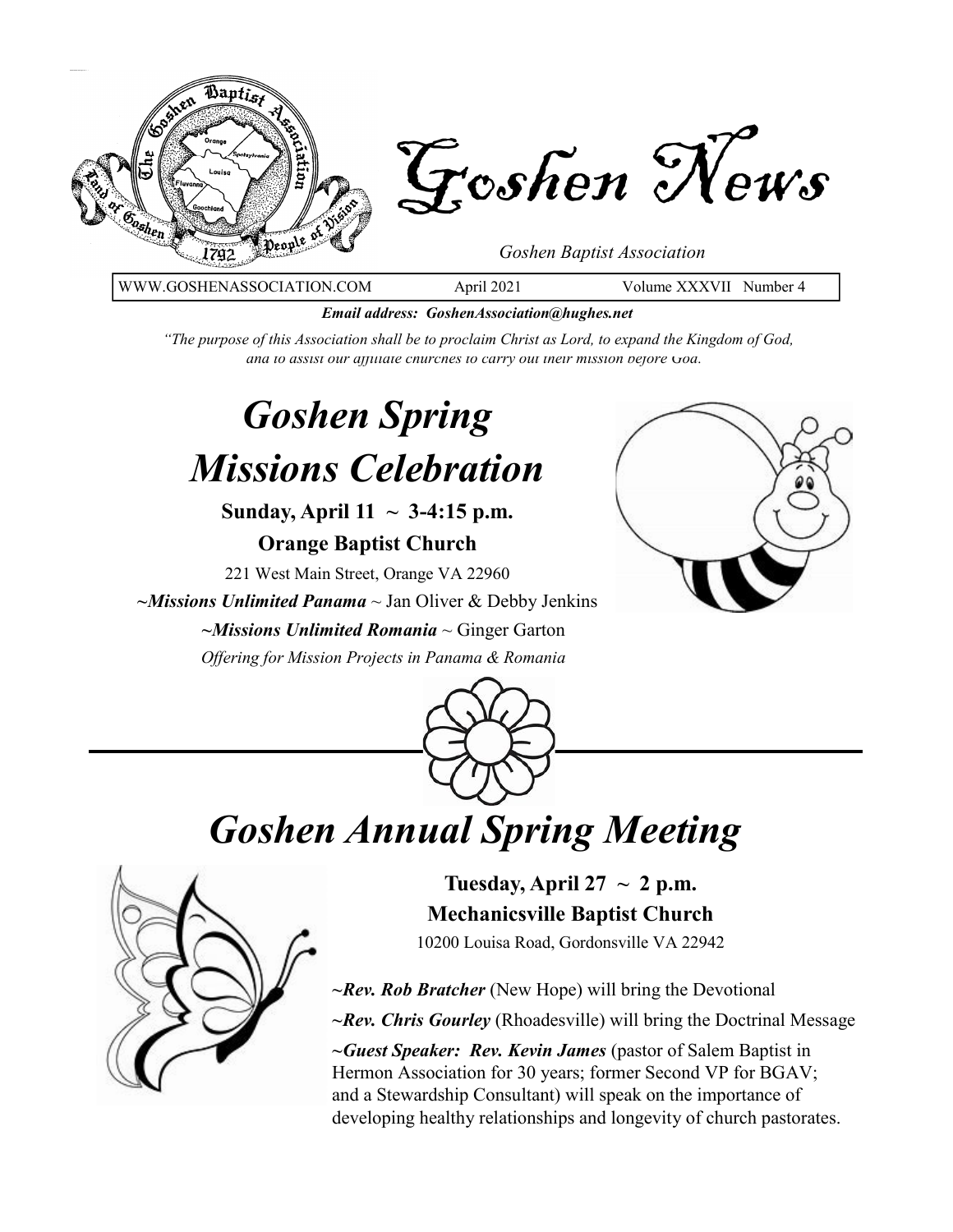## *Thank You Note*

I am overwhelmed with the wonderful response to my anniversary with Goshen and my birthday. All of your words of encouragement and remembrances are so appreciated. Thank you also for the many generous contributions to our Goshen Mission Offering. So many Roma children, our partners in Panama, and those we assist locally through RuraLove will be blessed because you care.

In Love,  $\text{Joy} \ll 1$ 

# **Mission Opportunities**

*Project for April:* **Candy & Gum Bags for Tidewater Transportations** pack a sandwich sized zipper bag with individually wrapped hard candies (no chocolate) and two packs of gum to be given to men and women who come into the ports on the Eastern Shore as an opportunity to share the Gospel, Christian literature, and Bibles. Also, we are collecting funds for VBS camps throughout the summer break for Roma children who attend **The Ruth School** (\$2400 needed) and \$4400 for the Warm Clothing Project needed ASAP.

*RuraLove 540.894.8440, 587 Mica Road, Mineral,* is a ministry of Goshen Association to local families in crisis. We need churches who will *follow up* with families in crisis to build a relationship with the goal of meeting spiritual needs.

The Thrift Store is open year-round on Wednesdays 8 a.m. -12:30 p.m. and the first Saturday of the month April-Nov. RuraLove always needs: Chest of drawers, refrigerators, electric stoves, washers/dryers, twin & full mattresses, good vehicles.

RuraLove accepts a wide variety of items not listed. Smaller donations may be left in the green wooden donation shed anytime. Please call ahead for larger donations. Volunteers may also be **scheduled** to pick up **LARGE** items on a Wednesday morning.

*RuraLove does not accept* old style TVs, lg. entertainment centers, sleeper sofas, office desks, appliances which have issues. Also, no torn, damaged, moldy, or dirty items. If you have pets, RuraLove cannot accept upholstered items or mattresses due to allergies. All items are to be nice enough to give in Jesus' name.

### *Fred. Pregnancy Center 540.370.1800*

1616 Stafford Ave., Fredericksburg 22401 Www.FredericksburgPregnancyCenter.org

*Hope House 540.371.0831* Battered women's shelter for abused women and their children, 902 Lafayette Blvd., Fredericksburg

*Shelter for HELP in Emergency 434.963.4676*  Working to end domestic violence. Charlottesville

## *Mission Stitchers*

*All are invited on Sat, April 17, 9 a.m.-2 p.m.*  Bring a lunch or about \$10 for lunch. Bring your machine and tools or fabric scissors to cut out the patterns. For more information on this ministry contact Terry Graham 540.661.6268 or email mrsjrg@aol.com

## *2020-2021 Annual Budget Report*

| Budget for 2020-2021 | 156,742.00 |
|----------------------|------------|
| Monthly Needs        | 13,062.00  |
| Received Feb.        | 11,075.00  |
| Received Oct-Feb.    | 59,817.00  |
| <b>Budget</b>        | 5,491.00   |



## RuraLove Ministry Update

*RuraLove is open to the public while asking customers to practice safe distancing and wear masks inside buildings. In the past month (through your contributions and donations to RuraLove) you have helped local families in crisis by providing:*

- 7 Families with financial needs **(\$2,893.00)** (Rent, Mortgage, Utilities)
- 6 Families with a household need

*In the past month the RuraLove Thrift Store sales have:* Served 117 families with clothing

Served 497 families with household items

Total sales from the Thrift Store for clothing and other donated yard sale items for the month: **\$4,350.25** 

*One hundred percent of all sales and donations go to local families in crisis.*

*Before bringing larger donations, please call: 540.894.8440.*

### **Save the Date:**

## Volunteer Luncheon

*For all RuraLove Volunteers & all Church RuraLove Coordinators*

*Place: Elk Creek Baptist Saturday May 22 from 10 a.m.-12:30 p.m. The luncheon will be outdoors (under a pavilion) Call or text Keith 703.403.9930 to reserve your spot*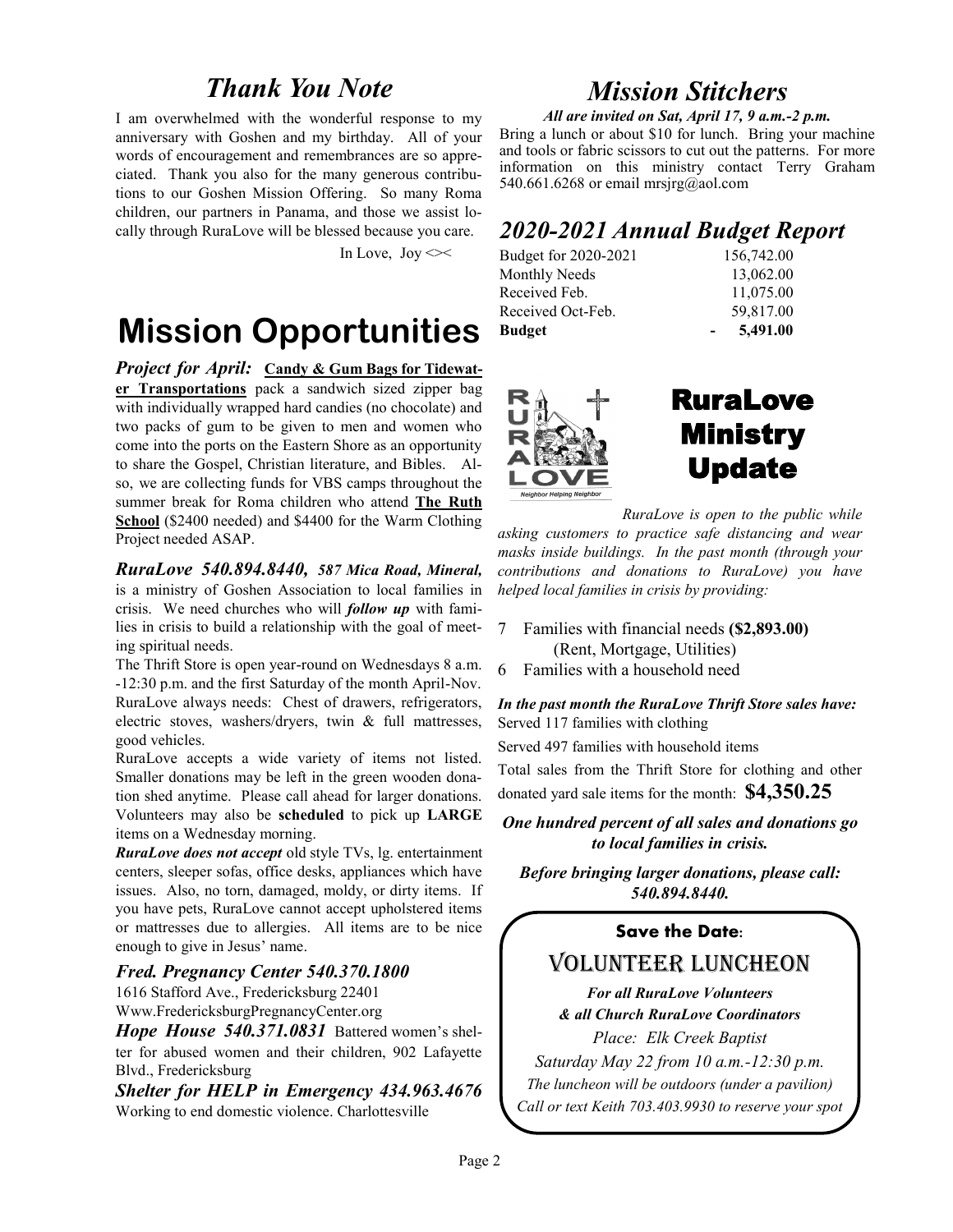**Blue Ridge Shores** has welcomed 11 new members.

**First Baptist** welcomes church family members and the community on Easter Sunday at 11 a.m. Federal safety guidelines will be required for all who attend or watch live on FaceBook.

**Gordonsville** more than doubled their Lottie Moon Offering goal and received a total of \$5,747.

**Hebron** is having a pot luck lunch every fifth Sunday after the service. One Sunday a month, a deacon will share their testimony. On Easter Sunday, there will be an Easter breakfast before the 11 a.m. service in place of Sunday School.

**Louisa** is having Homecoming Services Sunday, May 16 with a Unity Service at 11 a.m. with dinner on the grounds following. (Everyone brings their own lunch.) Children's Wednesday night ministries have resumed and more and more Sunday School classes are restarting with masks and social distancing.

**Mechanicsville's** pastor, Ted Williams, has announced his retirement as of May 9th. Www.mechbaptist.com

**Mineral** has two new Bible studies: Dr. David Jeremiah's "Persecuted for Christ" and a study of Ephesians. Mineral also continues their "Mineral Cares" committee which features snow removal, gutter cleaning, ramp building, trash hauling, and transportation to and from doctor appointments for seniors. Youth trips are planned for Costa Rica and Ridgecrest NC. Mineral welcomes five new members.

**Orange** on Palm Sunday and Easter Sunday they will have an altered schedule to allow for more worshipers: 9 a.m. Sanctuary Worship and the 11 a.m. will be a Drive In Worship.

**Wallers** welcomed a new member in February. They will have a Sunrise Service at Wallers on Sunday, April 4<sup>th</sup> at 6:30am starting inside the Sanctuary and moving outside for the sunrise. Light Breakfast to follow Service. Everyone is invited. Wallers will hold their first weekend Spring Spectacular on May 7 – 9 and would like to invite everyone to this special event. Jack Ernest will be the special Speaker Friday and Saturday evening at 7pm as well as Sunday morning at 11am. Mercy's Well will be the special music on Saturday evening and Sunday morning. Wallers would like to invite all the women to a "Garden Party Luncheon" led by Pasty Ernest on Saturday May 8th starting at 11:30am. Contact wallersoffice@gmail.com for more information. www.wallersbaptist.com

# Church News *"Campbell's Comments"*

 In one sense you might be wondering how Spring got here so fast. Yet, in another sense you may be saying to yourself 'finally'. It is springtime in "The Goshen". Plants are ready to

turn from bud to blossom. Grass is beginning to shed its winter drab to various greens. Nature is signaling that the season has changed and fresh life is bursting forth. So much of the season reminds us of new life, new warmth and new opportunities beyond the winterized walls of our homes. We will plant, we will mulch, we will trim bushes, we will paint and do many of the outdoor things we could not do before the seasons bid



goodbye to the winter and announced springs arrival.

 HOWEVER, there is an even greater reason for being encouraged and inspired by the arrival of this month of April. This year Easter Day is April 4,2021. Greater than even the arrival of Spring is our celebration of the resurrection of our Lord, Jesus Christ. We can sing with heavenly chorus "Up from the grave He arose" and we can live out that reality in our daily lives. Because He lives, I can face tomorrow, because He lives I have a new name written down in glory. Because He lives I've got a mansion just over the hilltop. Because He lives I can do all things through Him. Because He lives I can walk through the valley of shadows without fear. Because He lives death is not an end but just a beginning. Because He lives sin is conquered, hope is born, forgiveness is available and grace is free.

 Does it not feel good when the warmth of Spring arrives to put away the snow-boots, the gloves and scarfs, the wool hats, and snow shovels? I wonder if we who have been graced and forgiven by the resurrected Savior should feel the same way. If all things become new should I not put away the things of a former "season" and walk in the freedom of the forgiven? If Christ is in you, you are a new creation every day. Enjoy the "season". ~ *Don* 

## *Pray for our Goshen Churches:*

Pray for Mechanicsville (Louisa Co) as they begin a search for a new pastor since Ted Williams is retiring.

Pray for Memorial of Columbia and Int. Pastor Jim Benson.

Pray for Mine Road and Pastor Keith Wollenberg.

Pray for Mineral and Pastor Tom Everett along with Associate Pastor & Student Minister, Kris Hutchinson

## **News from WMUV.ORG 800.255.2424 ext. 8267**

### *Mom and Me 2021*

"Spring into Action" will be virtual this year for girls in grades 1-6 and their moms via zoom at no cost Saturday, April 24 at 3 p.m. Gather for one hour of music, mission speakers, and a lot of fun! Pre-register for resources.

### *Journey to CrossRoads this summer*

CrossRoads is offering safe and flexable opportunities for families and church groups to bring children and youth this summer to their camp. Packages range from a day trip to four nights. An adult must remain with their group.

*Crisis negatively affected income but positively amplified the mission!* **See https://vimeo.com/425943974**

Do to Covid-19, WMUV has been hurting financially since churches haven't been ordering materials (which is their main source of support). Prayerfully consider a donation to the Vision Fund at wmufoundation.com/visionfund or a check to: WMU Foundation, 100 Missionary Ridge, Birminham, AL 35242 with "Vision Fund" in the memo.

### *Standing Rock*

Standing Rock will look different this year due to Covid-19. *Contact Cathy Banton or Laura Davis if interested.*